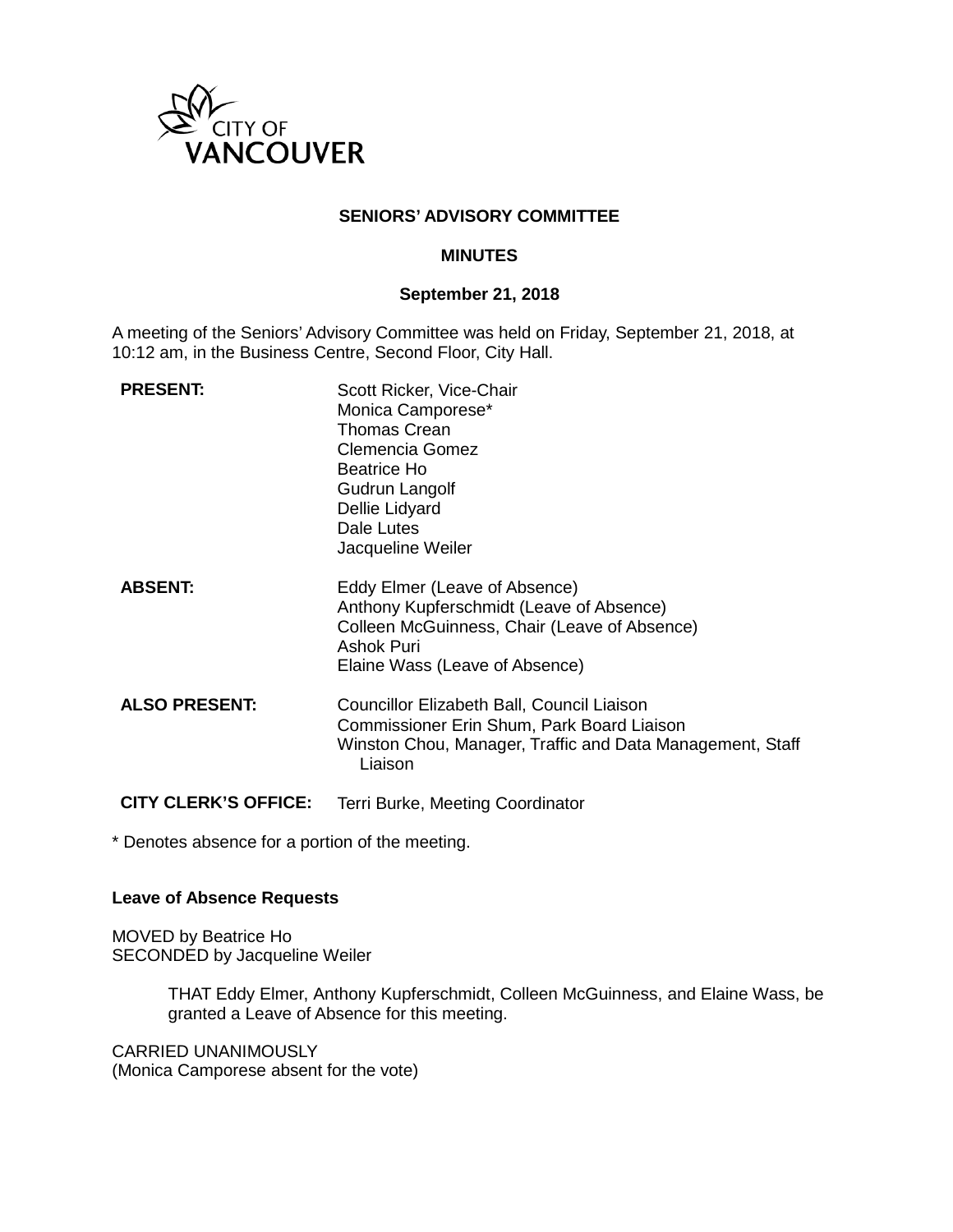## **Approval of Minutes**

MOVED by Gudrun Langolf SECONDED by Dale Lutes

> THAT the minutes of the Seniors' Advisory Committee meeting held July 20, 2018, and be approved.

CARRIED UNANIMOUSLY (Monica Camporese absent for the vote)

MOVED by Beatrice Ho SECONDED by Dellie Lidyard

> THAT the minutes of the Seniors' Advisory Committee Special meeting held August 17, 2018, be approved.

CARRIED UNANIMOUSLY (Monica Camporese absent for the vote)

### **1. Subcommittee Reports**

#### **a. Housing**

None.

#### **b. Transportation**

Dellie Lidyard discussed a letter writing campaign regarding skytrain stations and publicly accessible toilets, up/down escalators and wide, accessible elevators. She distributed a sample letter template (*on file*) as a guide for the content in the letter. Committee members were encouraged to write individual letters to TransLink and Mr. Ricker agreed to provide the contact information via email.

#### **c. Engagement**

Beatrice Ho noted a meeting she attended regarding the use of the SILAS report with an organization called ESSENCE (Evidence Support Self-Management Enablement and Cultural Engagement).

The Committee discussed the completion of the SILAS report and agreed to host a thank you event for the people involved in its creation.

MOVED by Gudrun Langolf SECONDED by Jacqueline Weiler

> THAT the Seniors' Advisory Committee host a recognition event for all those who participated in the Social Isolation and Loneliness Among Seniors (SILAS) Report.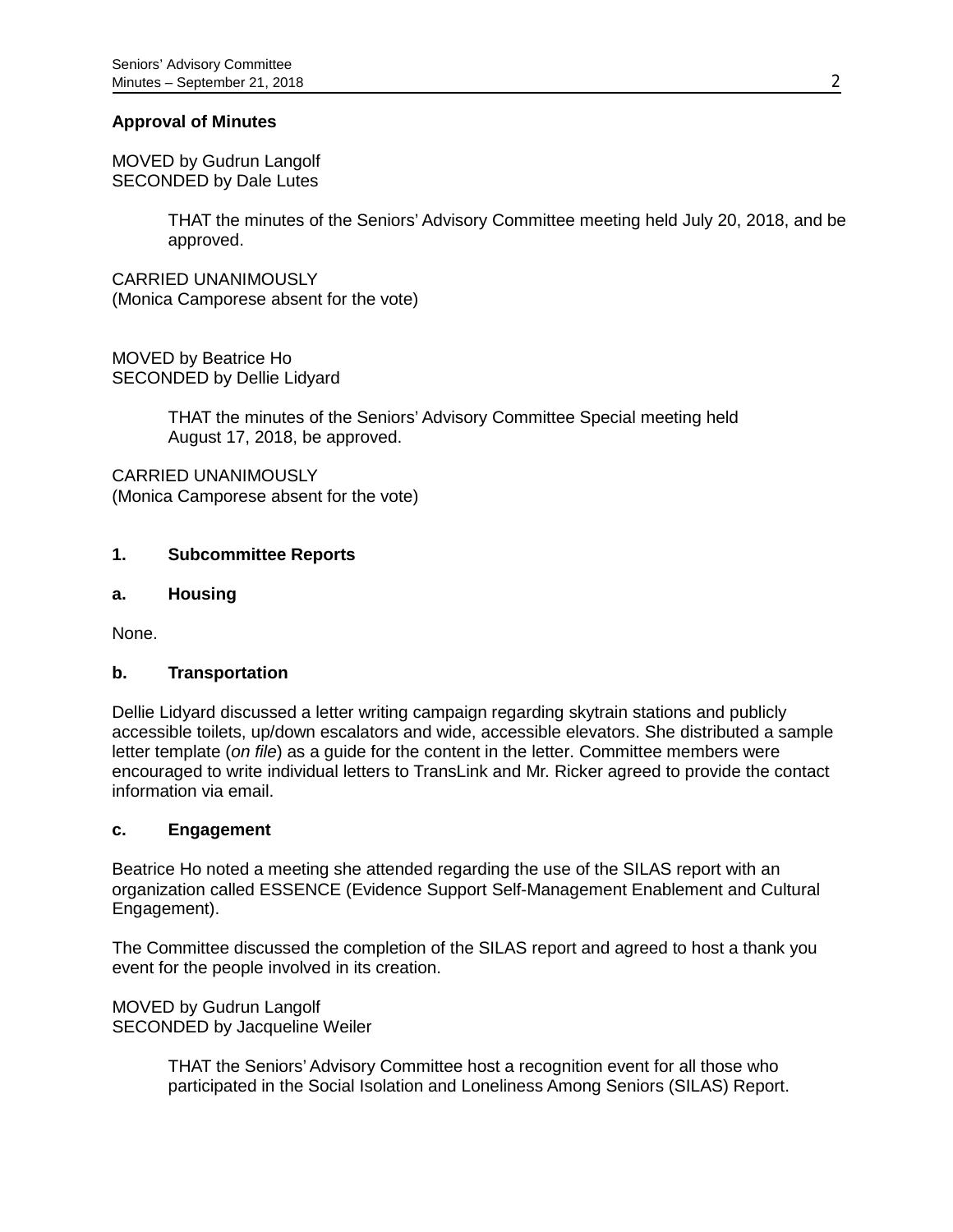FURTHER THAT the event take place on October 4, 2018, at 5:30 pm.

CARRIED UNANIMOUSLY (Monica Camporese absent for the vote)

### **d. Dogwood**

None.

# **e. Persons with Disabilities Advisory Committee Update**

None.

## **2. Presentation – Bright Side Homes**

The Committee received a presentation from Carolina Ibarra Sinclair, Director of Strategic Initiatives and Special Projects, Brightside Homes, regarding an upcoming event entitled "YIMBYISM – Yes In My Back Yard". She noted the event has invited individuals speak of lived-experience and community-based organizations will discuss challenges and innovative solutions. The Committee was invited to the event which takes place in the Alice Mackay Room, Public Library, 350 West Georgia Street, on October 9, 2018, at 5:30 pm. Ms. Sinclair responded to questions.

# **3. Persons With Disabilities Advisory Committee (PWDAC) Update**

None.

## **4. Engineering Department Update**

Winston Chou, Manager, Traffic and Data Management, Staff Liaison, provided updates on the following:

- Follow-up is required regarding tree roots coming out from a sidewalk on Cambie Street;
- The timing of traffic lights on Knight Street is being actively worked on;
- A change to the timing of traffic lights at 25th and Heather is to be implemented shortly;
- Additional copies of SILAS report will be printed.

## **5. Liaison Reports**

Commissioner Erin Shum, Park Board Liaison, provided an update on Park Board initiatives, including:

- Stanley Park Rehabilitation;
- Urban Forest Tree sale;
- Oakridge Centre redevelopment;
- Japanese beetle ratification;
- Review of Park Ranger service model.